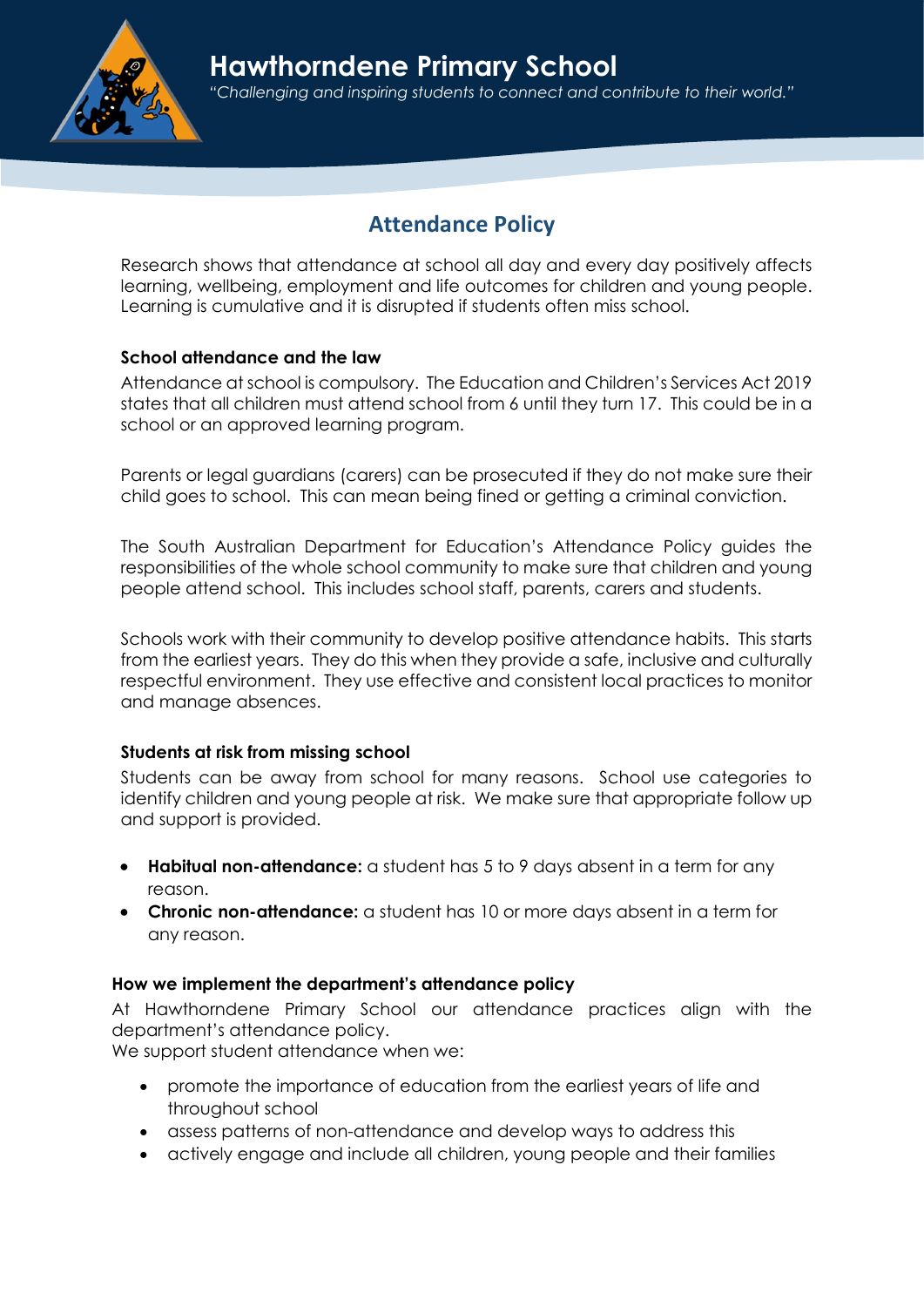- provide support to address the barriers to attendance, learning and wellbeing
- monitor attendance to make sure progress is documents and supports are in place
- evaluate the need for further ongoing support and referral for additional support.

## Hawthorndene Primary School's attendance expectations

School starts at 8.50am each day and finishes at 3.10pm.

A parent or carer must provide an explanation if their child is late or has to leave early. All students must give this to the classroom teacher or front office when they sian in or out.

## Attendance responsibilities

Everyone has a role to make sure students attend school all day, every day.

#### **Students**

- Attend school every day the school is open unless they are ill or have an approved exemption.
- Arrive at school and to all lessons and activities on time.
- Participate positively in all learning activities.
- Report to the front office if they arrive late or leave early. A parent or carer might be contacted.

Note: a student's age and circumstances affect the level of responsibility.

#### Parents and carers

- Make sure their child attends school every day the school is open, unless they are ill or have an approved exemption.
- Be responsible for their child's travel to and from school.
- Make sure their child arrives at school on time, between 8.30am and 8.50am.
- Provide a reason to the school if there is absent, late or leaving early. The same day if possible.
- Provide a medical certificate or written explanation if their child is ill for 3 or more days in a row.
- Make appointments outside of school hours if possible. For example dentists or National Disability Insurance Scheme (NDIS) providers.
- Make appointments with NDIS providers outside of school hours.
- Monitor their child's attendance and classwork. Help their child to meet deadlines and catch up if needed.

# Teachers and leadership team

- Make sure all parents and carers are aware of attendance expectations, policies and procedures.
- Accurately record each absence, late arrival or early departure with the appropriate code.